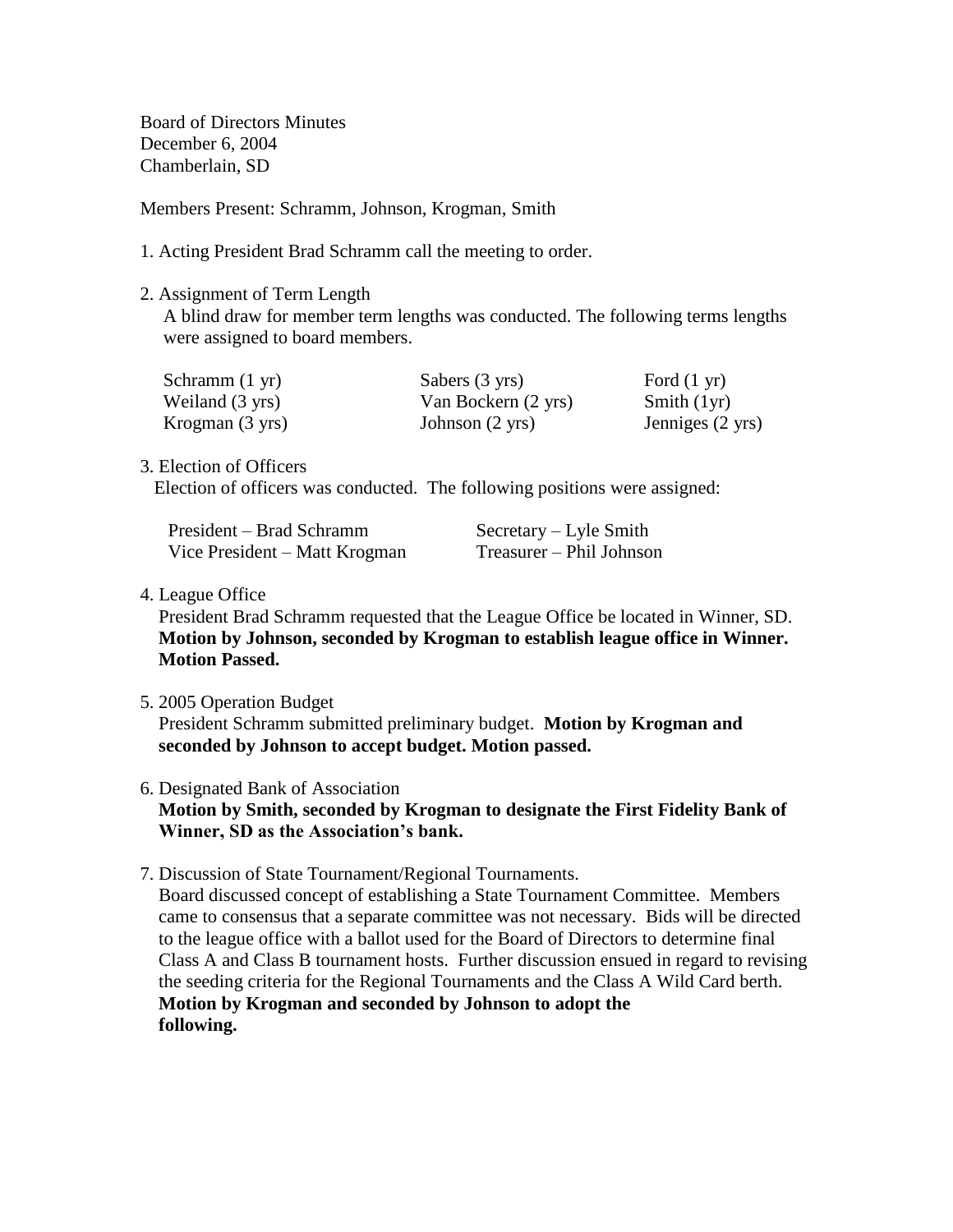**A) Seeding Criteria – Regional Tournament (page 12 of Manual) Revised:** 

 **Bullet 3 "If still tied, overall winning percentage of same South Dakota Class teams."**

**B) Class A Wild Card Selection Process (page 12 of Manual)**

 **Revised:**

 **Class B**

- **1) Best overall record against Class A South Dakota competition.**
- **2) Head to Head competition.**
- **3) If teams still tied, team who has played the most South Dakota Class A games.**
- **\* Winner of wild card game advances to state tournament and plays the number one Class A seeded team.**
- 8. Board discussed establishment of regular season dates and four-day windows for Regional Tournament rounds. **Motion by Smith, seconded by Krogman to implement the following dates for 2005. Motion passed.**

#### **Season Length, Tournament Dates**

 **Delete the official opening season date of April 1. This allows clubs to begin play earlier if weather permits.**

| UIASS D                        |                                                 |
|--------------------------------|-------------------------------------------------|
| May 8, 2005                    | <b>Class B Season Ends</b>                      |
| May 9-12th, 2005               | <b>Class B Regional First Round</b>             |
| May 13-17th, 2005              | <b>Class B Regional Second Round</b>            |
| May 18-22 <sup>nd</sup> , 2005 | <b>Class B Regional Third Round</b>             |
| May 23-25th, 2005              | <b>Class B Regional Fourth Round</b>            |
| May 30, 2005                   | <b>Class B State Tournament</b>                 |
| <b>Class A</b>                 |                                                 |
| May 14, 2005                   | <b>Class A Season Ends</b>                      |
| May 15-18th, 2005              | <b>Class A Regional First Round</b>             |
| May 19-22 <sup>nd</sup> , 2005 | <b>Class A Regional Second Round</b>            |
| May 25, 2005                   | <b>Class A Wild Card Game must be completed</b> |

 **May 30, 2005 Class A State Tournament**

9. All Star Game Committee

 Board discussed All Star Game and establishment of a organizing committee and the attendance of underclassmen. Smith, Weiland, Kemp, Schramm were assigned to the All Star Committee. **Motion by Smith and seconded by Krogman to change the name of the All Star Game to a Showcase and allow underclassmen to Motion passed.**